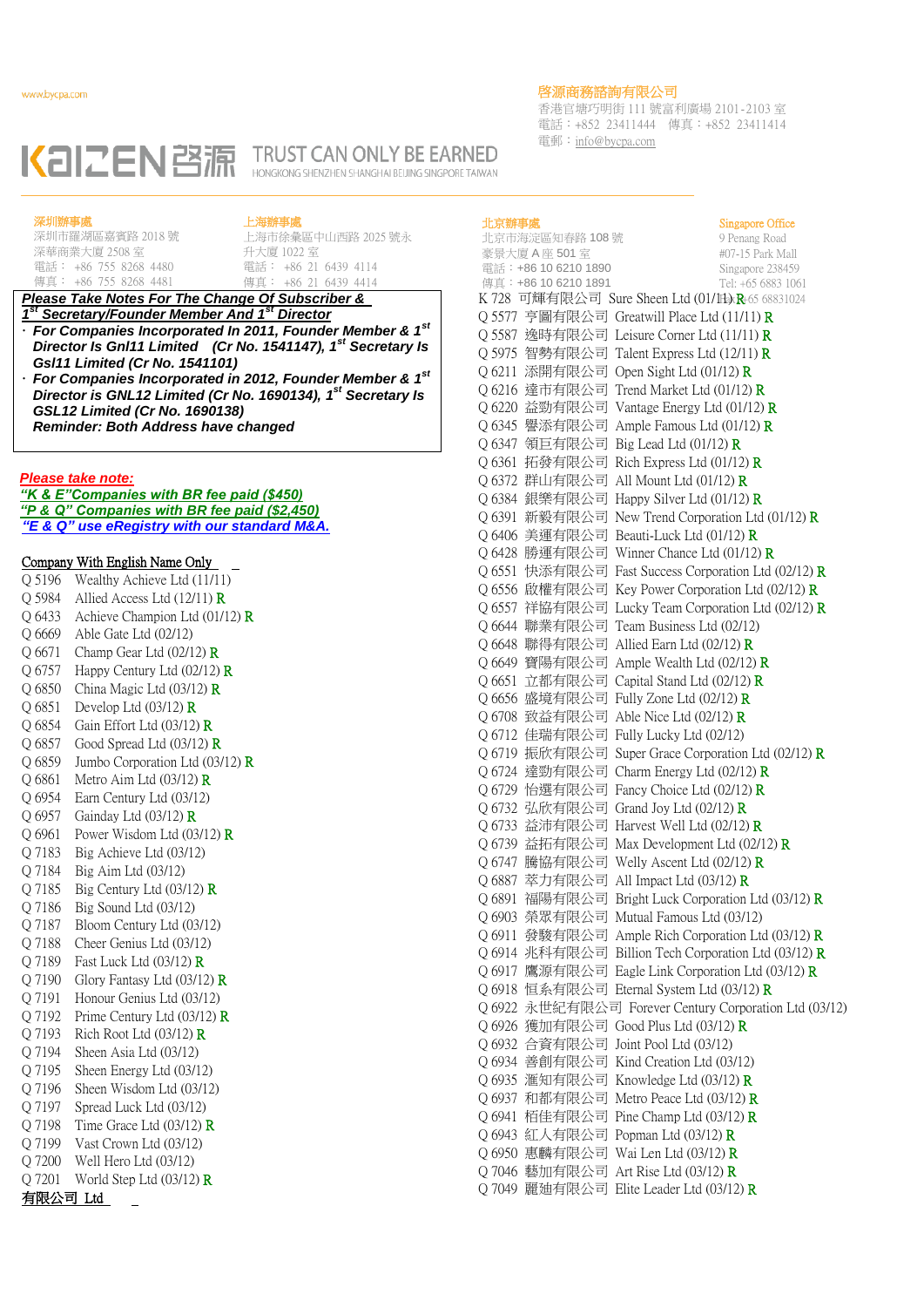香港官塘巧明街 111 號富利廣場 2101-2103 室 電話:+852 23411444 傳真:+852 23411414 電郵:info@bycpa.com



| 深圳辦事處       |                                                | 上海辦事處                                                         |                                       |                                                            | Singapore Office                     |
|-------------|------------------------------------------------|---------------------------------------------------------------|---------------------------------------|------------------------------------------------------------|--------------------------------------|
|             | 深圳市羅湖區嘉賓路 2018號<br>深華商業大廈 2508 室               | 上海市徐彙區中山西路 2025 號永<br>升大廈 1022 室                              | 北京市海淀區知春路 108號                        |                                                            | 9 Penang Road                        |
|             | 電話: +86 755 8268 4480                          | 電話: +86 21 6439 4114                                          | 豪景大廈 A 座 501 室<br>電話:+86 10 6210 1890 |                                                            | #07-15 Park Mall<br>Singapore 238459 |
|             | 傳真: +86 755 8268 4481                          | 傳真: +86 21 6439 4414                                          | 傳真:+86 10 6210 1891                   |                                                            | Tel: +65 6883 1061                   |
|             |                                                | Q 7050 達華有限公司 Express China Corporation Ltd (03/12) R         |                                       | P 5351 兆忠投資 Billion Moral InvestmentHatd (d51688) R24      |                                      |
|             |                                                | Q 7051 快進有限公司 Fast Honour Ltd (03/12) R                       |                                       | Q 6763 君益投資 Honour Mind Investment Ltd (02/12)             |                                      |
|             | Q 7052 誼景有限公司 Friendview Ltd (03/12) R         |                                                               |                                       | Q 6764 領信投資 Lead Faith Investment Ltd (02/12) R            |                                      |
|             | Q 7058 賢信有限公司 Moral Faith Ltd (03/12) <b>R</b> |                                                               |                                       | P 6770 朗迅投資 Fast Champ Investment Ltd (03/12) R            |                                      |
|             |                                                | Q 7068 寰海有限公司 World Ocean Corporation Ltd (03/12) R           |                                       | P 7079 藝采投資 Able Art Investment Ltd (03/12)                |                                      |
|             | Q 7202 旺希有限公司 Bloom Wish Ltd (03/12)           |                                                               |                                       | P 7080 建鴻投資 Able Creation Investment Ltd (03/12)           |                                      |
|             | Q 7203 彩選有限公司 Colour Choice Ltd (03/12)        |                                                               |                                       | P 7081 浩長投資 Best Long Investment Ltd (03/12)               |                                      |
|             |                                                | Q 7205 創選有限公司 Creation Choice Ltd (03/12) R                   |                                       | P 7082 宜華投資 Ease China Investment Ltd (03/12)              |                                      |
|             |                                                | Q 7206 卓市有限公司 Excellent Market Ltd (03/12)                    |                                       | P 7083 恒中投資 Eternal China Investment Ltd (03/12)           |                                      |
|             |                                                | Q 7207 毅道有限公司 Express Way Corporation Ltd (03/12) R           |                                       | P 7084 榮祥投資 Fame Luck Investment Ltd (03/12)               |                                      |
|             | Q 7208 信市有限公司 Faith Market Ltd (03/12)         |                                                               |                                       | P 7086 譽和投資 Good Peace Investment Ltd (03/12)              |                                      |
|             |                                                | Q 7209 博開有限公司 Grand Open Corporation Ltd (03/12)              |                                       | P 7087 廣創投資 Grand Concept Investment Ltd (03/12)           |                                      |
|             | Q 7210 裕選有限公司 High Choice Ltd (03/12)          |                                                               |                                       | P 7088 泰邦投資 Great State Investment Ltd (03/12)             |                                      |
|             |                                                | Q 7211 良勢有限公司 Kind Trend Corporation Ltd (03/12)              |                                       | P 7089 萬穎投資 Joy Mega Investment Ltd (03/12)                |                                      |
|             |                                                | Q 7213 標勁有限公司 Power Mark Corporation Ltd (03/12)              |                                       | P 7090 友好投資 Loyal Good Investment Ltd (03/12)              |                                      |
|             | Q 7214 正程有限公司 Right Route Ltd (03/12)          |                                                               |                                       | P 7091 志隆投資 Nice Will Investment Ltd (03/12)               |                                      |
|             | Q 7215 熙勢有限公司 Shine Express Ltd (03/12)        |                                                               |                                       | P 7093 惠俊投資 Wise Smart Investment Ltd (03/12)              |                                      |
|             |                                                | Q 7218 熙展有限公司 Sun Spread Corporation Ltd (03/12)              |                                       | P 6967 華力亞太投資 Able China Asia Investment Ltd (03           |                                      |
|             | Q7220 榮程有限公司 Trend Famous Ltd (03/12)          |                                                               |                                       | P 6968 滙輝亞太投資 Allied Bright Asia Investment Ltd (          |                                      |
|             |                                                | Q 7221 標勢有限公司 Trend Target Ltd (03/12) R                      |                                       | P 6971 天佳亞太投資 Skywell Asia Investment Ltd (03/12           |                                      |
|             |                                                |                                                               |                                       |                                                            |                                      |
|             | Q 7222 博市有限公司 Wide Market Ltd (03/12)          |                                                               |                                       | P 6811 寶潤國際投資 Nice Profit International Investment         |                                      |
|             | 亞太 Asia Pacific                                |                                                               |                                       | P 6812 華天國際投資 Sinosky International Investment Lt          |                                      |
|             |                                                | P 5523 億達亞太有限公司 Billion Trend Asia Pacific Ltd (11/11)        | <u> 發展 Development</u>                |                                                            |                                      |
|             |                                                | P 5524 信能亞太有限公司 Faith Power Asia Pacific Ltd (11/11) R        |                                       | P 5366 天惠發展 Sky Focus Development Ltd (11/11)              |                                      |
|             |                                                | P 5883 恒新亞太有限公司 Ever New Asia Pacific Ltd (12/11) R           |                                       | P 5738 保富發展 Most Rich Development Ltd (12/11) R            |                                      |
|             |                                                | P 6226 創達亞太有限公司 Creative Asia Pacific Ltd (01/12) R           |                                       | P 5741 至福發展 Sure Luck Development Ltd (12/11) R            |                                      |
|             |                                                | P 6790 金裕亞太有限公司 Gold Luck Asia Pacific Ltd (03/12) R          |                                       | P 5743 建鵬發展 Vast Concept Development Ltd (12/11)           |                                      |
|             |                                                | P 6792 達福亞太有限公司 Lucky Step Asia Pacific Ltd (03/12) R         |                                       | P 6156 彩輝發展 Colour Bright Development Ltd (01/12) I        |                                      |
| 創建 Creation |                                                |                                                               |                                       | P 6681 億時發展 Billion Era Development Ltd (02/12)            |                                      |
|             |                                                | P 6236 勝達創建有限公司 Win Trend Creation Ltd (01/12)                |                                       | P 6684 凱天發展 Sky Champ Development Ltd (02/12) R            |                                      |
|             |                                                | P 6798 天滙創建有限公司 Union Sky Creation Ltd (03/12) R              |                                       | P 6972 廣創發展 Big Concept Development Ltd (03/12)            |                                      |
|             |                                                | P 7069 順成創建有限公司 Easy Success Creation Ltd (03/12)             |                                       | P 6974 麗思發展 Good Mind Development Ltd (03/12)              |                                      |
|             |                                                | P 7070 萬發創建有限公司 Mega Rich Creation Ltd (03/12)                |                                       | P 6975 宏勢發展 Great Trend Development Ltd (03/12) R          |                                      |
|             |                                                | P 7071 萬龍創建有限公司 Million Dragon Creation Ltd (03/12)           |                                       | P 6978 滙至發展 Mix Development Ltd (03/12) R                  |                                      |
|             |                                                | P 7072 富權創建有限公司 Power Rich Creation Ltd (03/12)               |                                       | P 6980 朗盟發展 Sunny Team Development Ltd (03/12) R           |                                      |
|             |                                                | P 7073 俊輝創建有限公司 Smart Bright Creation Ltd (03/12)             |                                       | P 6981 寶潤發展 Wealth Profit Development Ltd (03/12) <b>F</b> |                                      |
|             | <u>創富 Capital Investment</u>                   |                                                               |                                       | P 7094 建耀發展 Bright Creation Development Ltd (03/12)        |                                      |
|             |                                                | P 6491 宏業創富有限公司 Grand Business Capital Investment Ltd (02/12) |                                       | P 7095 怡都發展 City Joy Development Ltd (03/12)               |                                      |
|             |                                                | P6800 亞洲創富有限公司 Asian Capital Investment Ltd (03/12) R         |                                       | P 7096 冠盈發展 Crown Surplus Development Ltd (03/12)          |                                      |
|             |                                                | P 7074 順天創富有限公司 Easy Sky Capital Investment Ltd (03/12)       |                                       | P 7097 順鴻發展 Easy Honour Development Ltd (03/12)            |                                      |
|             |                                                | P 7075 偉恒創富有限公司 Ever Great Capital Investment Ltd (03/12)     |                                       | P 7098 譽迅發展 Fast Fame Development Ltd (03/12)              |                                      |
|             |                                                | P 7077 偉邦創富有限公司 Great State Capital Investment Ltd (03/12)    |                                       | P 7099 嘉能發展 Grace Power Development Ltd (03/12)            |                                      |
|             |                                                | P 7078 長龍創富有限公司 Long Dragon Capital Investment Ltd (03/12)    |                                       | P 7100 大榮發展 Great Famous Development Ltd (03/12)           |                                      |
|             | 興業 Corporation                                 |                                                               |                                       | P 7101 茂高發展 High Master Development Ltd (03/12)            |                                      |
|             |                                                | P 5217 億聯興業有限公司 Joint Billion Corporation Ltd (11/11) R       |                                       | P 7103 新潤發展 New Benefit Development Ltd (03/12)            |                                      |
|             |                                                | P 6243 益信興業有限公司 Big Faith Corporation Ltd (01/12) R           |                                       | P 7104 信明發展 Nice Faith Development Ltd (03/12)             |                                      |
|             |                                                | P6251 冠富興業有限公司 Rich Crown Corporation Ltd (01/12)             |                                       | P 7105 佳廣發展 Nice Grand Development Ltd (03/12)             |                                      |
|             |                                                | P 6805 朗寶興業有限公司 Bright Treasure Corporation Ltd (03/12) R     |                                       | P 7106 威得發展 Power Earn Development Ltd (03/12)             |                                      |
|             |                                                | P6807 新明興業有限公司 New Sunny Corporation Ltd (03/12) R            |                                       | P 7107 威保發展 Sure King Development Ltd (03/12)              |                                      |
|             | 投資 Investment                                  |                                                               |                                       | P 7108 天下發展 Worldwide Development Ltd (03/12)              |                                      |

### 北京辦事處

北京市海淀區知春路 108 號 豪景大廈 A 座 501 室 電話:+86 10 6210 1890 傳真:+86 10 6210 1891 Singapore Office 9 Penang Road #07-15 Park Mall Singapore 238459 Tel: +65 6883 1061 Q 6763 君益投資 Honour Mind Investment Ltd (02/12) Q 6764 領信投資 Lead Faith Investment Ltd (02/12) R P 6770 朗迅投資 Fast Champ Investment Ltd (03/12) R P 7079 藝采投資 Able Art Investment Ltd (03/12) P 7080 建鴻投資 Able Creation Investment Ltd (03/12) P 7081 浩長投資 Best Long Investment Ltd (03/12) P 7082 宜華投資 Ease China Investment Ltd (03/12) P 7083 恒中投資 Eternal China Investment Ltd (03/12) P 7084 榮祥投資 Fame Luck Investment Ltd (03/12) P 7086 譽和投資 Good Peace Investment Ltd (03/12) P 7087 廣創投資 Grand Concept Investment Ltd (03/12) P 7088 泰邦投資 Great State Investment Ltd (03/12) P 7089 萬穎投資 Joy Mega Investment Ltd (03/12) P 7090 友好投資 Loyal Good Investment Ltd (03/12) P 7091 志隆投資 Nice Will Investment Ltd (03/12) P 7093 惠俊投資 Wise Smart Investment Ltd (03/12) P 6967 華力亞太投資 Able China Asia Investment Ltd (03/12) P 6968 滙輝亞太投資 Allied Bright Asia Investment Ltd (03/12) P 6971 天佳亞太投資 Skywell Asia Investment Ltd (03/12) R P 6811 寶潤國際投資 Nice Profit International Investment Ltd (03/12) R P 6812 華天國際投資 Sinosky International Investment Ltd (03/12) R 發展 Development P 5366 天惠發展 Sky Focus Development Ltd (11/11) P 5738 保富發展 Most Rich Development Ltd  $(12/11)$  R P 5741 至福發展 Sure Luck Development Ltd (12/11) R P 5743 建鵬發展 Vast Concept Development Ltd (12/11) P 6156 彩輝發展 Colour Bright Development Ltd (01/12) R P 6681 億時發展 Billion Era Development Ltd (02/12) P 6684 凱天發展 Sky Champ Development Ltd (02/12) R P 6972 廣創發展 Big Concept Development Ltd (03/12) P 6974 麗思發展 Good Mind Development Ltd (03/12) P 6975 宏勢發展 Great Trend Development Ltd (03/12) R P 6978 滙至發展 Mix Development Ltd (03/12) R P 6980 朗盟發展 Sunny Team Development Ltd (03/12) R P 6981 寶潤發展 Wealth Profit Development Ltd (03/12) R P 7094 建耀發展 Bright Creation Development Ltd (03/12) P 7095 怡都發展 City Joy Development Ltd (03/12) P 7096 冠盈發展 Crown Surplus Development Ltd (03/12) P 7097 順鴻發展 Easy Honour Development Ltd (03/12) P 7098 譽迅發展 Fast Fame Development Ltd (03/12) P 7099 嘉能發展 Grace Power Development Ltd (03/12) P 7100 大榮發展 Great Famous Development Ltd (03/12) P 7101 茂高發展 High Master Development Ltd (03/12) P 7103 新潤發展 New Benefit Development Ltd (03/12) P 7104 信明發展 Nice Faith Development Ltd (03/12) P 7105 佳廣發展 Nice Grand Development Ltd (03/12) P 7106 威得發展 Power Earn Development Ltd (03/12) P 7107 威保發展 Sure King Development Ltd (03/12) P 7108 天下發展 Worldwide Development Ltd (03/12)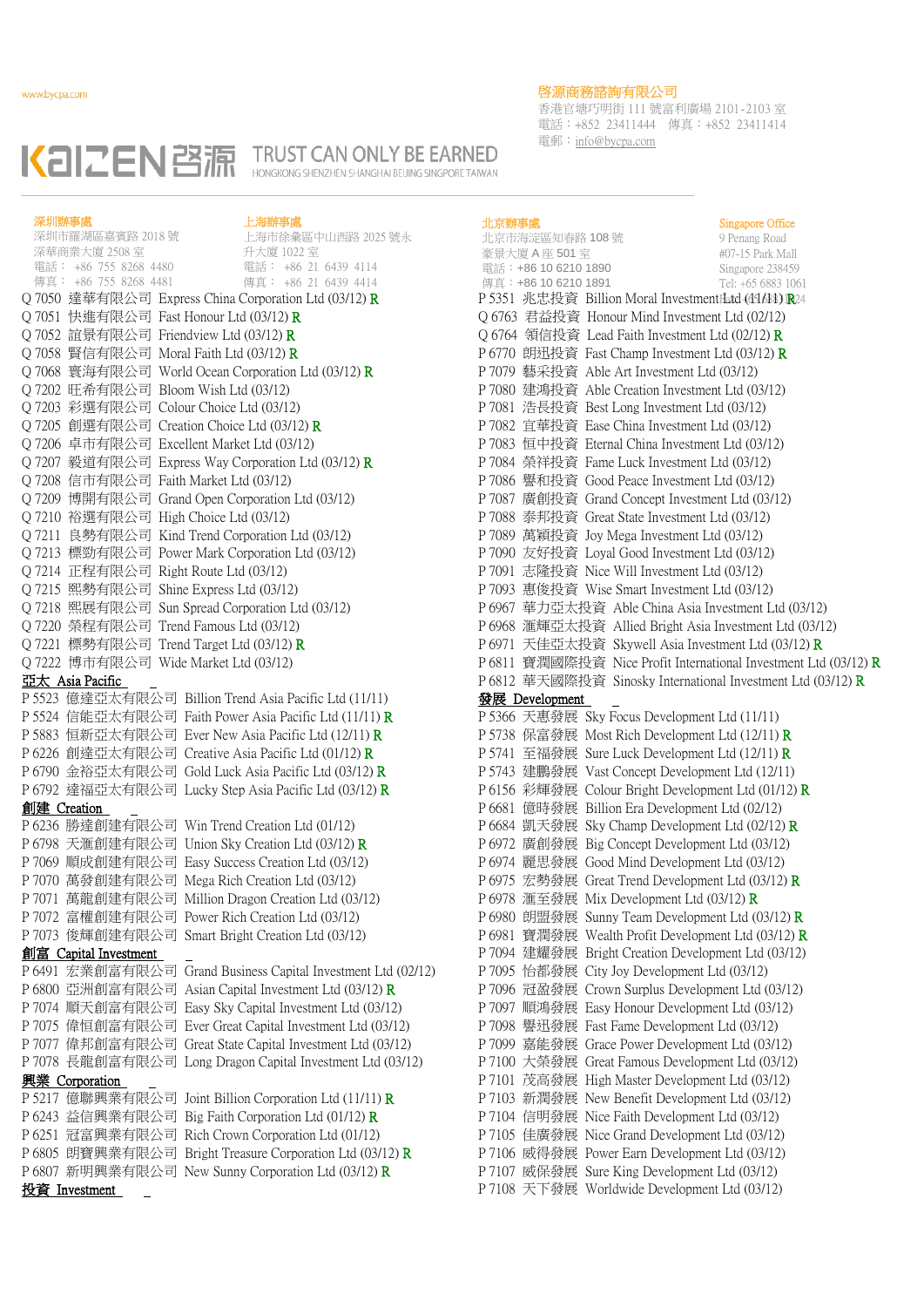深圳辦事處

# 啓源商務諮詢有限公司

香港官塘巧明街 111 號富利廣場 2101-2103 室 電話:+852 23411444 傳真:+852 23411414 電郵:info@bycpa.com

#### KaIZEN 啓源 **TRUST CAN ONLY BE EARNED** HONGKONG SHENZHEN SHANGHAI BELJING SINGPORE TAIWAN

上海辦事處

上海市徐彙區中山西路 2025 號永

深圳市羅湖區嘉賓路 2018 號

電話: +86 755 8268 4480 深華商業大廈 2508 室 傳真: +86 755 8268 4481 升大廈 1022 室 電話: +86 21 6439 4114 傳真: +86 21 6439 4414 P 5808 億恒國際發展 Ever Billion International Development Ltd (12/11) R P 6260 旺高國際發展 Top Loyal International Development Ltd (01/12) R P 6814 億信國際發展 Billion Glory International Development Ltd (03/12) R P 6817 利佳國際發展 Profit Well International Development Ltd (03/12) R P 6818 銀都國際發展 Silver Metro International Development Ltd (03/12) R 企業 Enterprise P 5382 德新企業 New Moral Enterprise Ltd (11/11) P 5752 英耀企業 Great Fine Enterprise Ltd (12/11) R P 5758 勝峰企業 Win Hill Enterprise Ltd (12/11) R P 6165 億邦企業 Billion State Enterprise Ltd (01/12) R P 6822 龍進企業 Dragon Step Enterprise Ltd (03/12) R P 6823 建鴻企業 Glory Concept Enterprise Ltd (03/12) P 7109 浩能企業 Big Power Enterprise Ltd (03/12) R P 7110 冠欣企業 Crown Grace Enterprise Ltd (03/12) P 7111 永宜企業 Ever Ease Enterprise Ltd (03/12) P 7112 泰明企業 Grand Bright Enterprise Ltd (03/12) P 7113 創泰企業 Huge Creation Enterprise Ltd (03/12) P 7114 溢利企業 Max Profit Enterprise Ltd (03/12) P 7115 至成企業 Most Success Enterprise Ltd (03/12) P 7116 銀晉企業 Silver Rise Enterprise Ltd (03/12) P 7117 銀領企業 Silver Top Enterprise Ltd (03/12) P 7118 智達企業 Wise Step Enterprise Ltd (03/12) P 6262 啟明國際企業 Able Key International Enterprise Ltd (01/12) R P 6265 旺高國際企業 Loyal Top International Enterprise Ltd (01/12) R 實業 Industrial P 5399 展恒實業 Forever Wide Industrial Ltd (11/11) P 6172 宜龍實業 Access Dragon Industrial Ltd (01/12) R P 6175 永彩實業 Eternal Grace Industrial Ltd (01/12) P 6179 裕來實業 Loyal Luck Industrial Ltd (01/12) P 6578 建耀實業 Glory Concept Industrial Ltd (02/12) P 6824 高華實業 China Trend Industrial Ltd (03/12) P 6826 廣創實業 Full Creation Industrial Ltd (03/12) P 6828 駿萬實業 Million Smart Industrial Ltd (03/12) P 6982 滙俊實業 Allied Smart Industrial Ltd (03/12) P 6983 世興實業 Best World Industrial Ltd (03/12) R P 6984 億時實業 Billion Era Industrial Ltd (03/12) P 6986 龍進實業 Dragon Line Industrial Ltd (03/12) R P 6987 領信實業 Lead Faith Industrial Ltd (03/12) P 6989 立富實業 Stand Rich Industrial Ltd (03/12) R P 6990 富旺實業 Trend Rich Industrial Ltd (03/12) P 6991 益浩實業 Well Grand Industrial Ltd (03/12) R P 5410 德輝(香港)實業 Good Moral (HK) Industrial Ltd (11/11) R P 5413 天進(香港)實業 Sky Trend (HK) Industrial Ltd (11/11) R P 5420 俊穎國際實業 Joy Smart International Industrial Ltd (11/11) R P 5424 益輝國際實業 Well Bright International Industrial Ltd (11/11) R 國際 International P 5911 榮譽國際 Fame Able International Ltd (12/11) P 6268 帝滙國際 Allied Kingdom International Ltd (01/12) R

P 6594 振龍國際 Dragon Up International Ltd (02/12) R

北京辦事處 北京市海淀區知春路 108 號 豪景大廈 A 座 501 室 電話:+86 10 6210 1890 傳真:+86 10 6210 1891 Singapore Office 9 Penang Road #07-15 Park Mall Singapore 238459 Tel: +65 6883 1061 P 6831 億時國際 Billion Era International Etd: (03/12) R024 P 6833 欣鴻國際 Joy Honour International Ltd (03/12) R P 7119 潤昇國際 Able Benefit International Ltd (03/12) P 7120 廣邦國際 Big State International Ltd (03/12) P 7121 興天國際 Bloom Sky International Ltd (03/12) P 7122 旺高國際 Champ Top International Ltd (03/12) P 7123 澤華國際 China Benefit International Ltd (03/12) P 7124 順滙國際 Easy Team International Ltd (03/12) P 7125 華沛國際 Fully China International Ltd (03/12) P 7126 寰高國際 Global High International Ltd (03/12) P 7127 金弘國際 Gold Spread International Ltd (03/12) R P 7128 領譽國際 Lead Fame International Ltd (03/12) P 7129 勝豐國際 Most Win International Ltd (03/12) P 7130 新明國際 New Spread International Ltd (03/12) P 7131 潤龍國際 Nice Dragon International Ltd (03/12) P 7132 京威國際 Power Capital International Ltd (03/12) P 7133 潤展國際 Profit Cheer International Ltd (03/12) P 7134 正佳國際 Right Well International Ltd (03/12) P 7135 達能國際 Step Power International Ltd (03/12) P 7136 致威國際 Sure Able International Ltd (03/12) P 7137 協和國際 United Peace International Ltd (03/12) P 7138 惠發國際 Wealth Wise International Ltd (03/12) 中國 China P 6286 高鵬(中國) Top Vast (China) Ltd (01/12) R P 6835 巨威(中國) Big Power (China) Ltd (03/12) P 6836 譽和(中國) Good Peace (China) Ltd (03/12) 亞洲 Asia P 5639 智財(亞洲) Wise Wealth (Asia) Ltd (12/11) P 5925 勝來亞洲 Win Loyal Asia Ltd (12/11) R P 7139 龍正亞洲 Dragon Right Asia Ltd (03/12) P 7140 順明亞洲 Easy Charm Asia Ltd (03/12) P 7141 創恒亞洲 Ever Creation Asia Ltd (03/12) P 7142 恒寶亞洲 Forever Treasure Asia Ltd (03/12) P 7143 俊寶亞洲 Treasure Smart Asia Ltd (03/12) 香港 Hong Kong P 5436 力鴻(香港) Able Energy (Hong Kong) Ltd  $(11/11)$  R P 6045 溢龍(香港) Harvest Dragon (Hong Kong) Ltd (12/11) P 6050 信怡(香港) Vast Faith (Hong Kong) Ltd (12/11) R P 6840 恒麗(香港) Forever Nice (Hong Kong) Ltd (03/12) P 6993 聯冠(香港) Allied Crown (Hong Kong) Ltd (03/12) R P 6995 志宏(香港) Full Will (Hong Kong) Ltd (03/12) P 6997 滙欣(香港) Joylink (Hong Kong) Ltd (03/12) R P 6998 萬和(香港) Mega Peace (Hong Kong) Ltd (03/12) R P 6999 百康(香港) Million Smart (Hong Kong) Ltd  $(03/12)$  R P 7144 耀億(香港) Bright Billion (Hong Kong) Ltd (03/12) P 7145 威福(香港) Earn Luck (Hong Kong) Ltd (03/12) P 7146 恒正(香港) Forever Right (Hong Kong) Ltd (03/12) P 7147 偉佳(香港) Good Able (Hong Kong) Ltd (03/12) P 7148 廣利(香港) Grand Profit (Hong Kong) Ltd (03/12)

P 7149 龍誠(香港) Honest Dragon (Hong Kong) Ltd (03/12)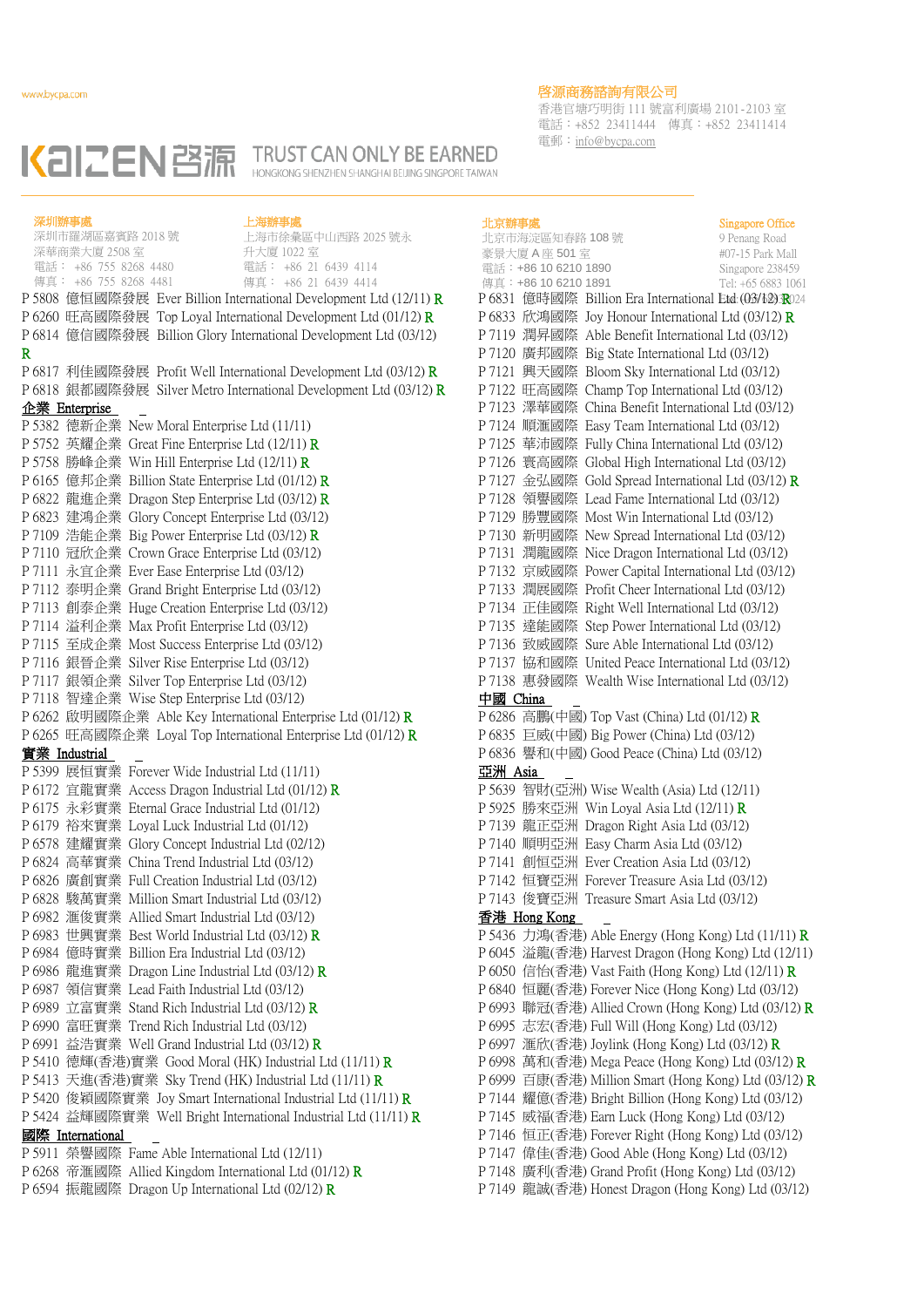香港官塘巧明街 111 號富利廣場 2101-2103 室 電話:+852 23411444 傳真:+852 23411414 電郵:info@bycpa.com

Singapore Office

#### KaIZEN啓源 **TRUST CAN ONLY BE EARNED** HONGKONG SHENZHEN SHANGHAI BEIJING SINGPORE TAIWAN

電話: +86 755 8268 4480 深圳辦事處 深圳市羅湖區嘉賓路 2018 號 深華商業大廈 2508 室 傳真: +86 755 8268 4481 上海辦事處 上海市徐彙區中山西路 2025 號永 升大廈 1022 室 電話: +86 21 6439 4114 傳真: +86 21 6439 4414 P 7150 友成(香港) Loyal Glory (Hong Kong) Ltd (03/12) Fax: +65 7031 創益(香港)貿易 Nice Concept (HK)Trading Ltd (03/12) P 7151 佳瑞(香港) Nice Fortune (Hong Kong) Ltd (03/12) P 7152 益天(香港) Nice Sky (Hong Kong) Ltd (03/12) P 5817 益輝國際(香港) Most Bright International (HK) Ltd (12/11) R P 6846 欣龍國際(香港) Grace Dragon International (HK) Ltd (03/12) R 集團 Holdings P 6057 添發集團 Treasure Rich Holdings Ltd (12/11) R P 6312 偉恒集團 Eternal Great Holdings Ltd (01/12) R P 6697 時駿集團 Wealth Time Holdings Ltd (02/12) R P 7002 成億集團 Billion Champ Holdings Ltd (03/12) R P 7003 宜華集團 China Champ Holdings Ltd (03/12) R P 7004 恒中集團 Eternal China Holdings Ltd (03/12) R P 7005 置豐集團 Full Asset Holdings Ltd (03/12) R P 7007 百輝集團 Mega Bright Holdings Ltd (03/12) R P 7008 萬友集團 Mega Loyal Holdings Ltd (03/12) P 7009 萬福集團 Mega Nice Holdings Ltd (03/12) R P 7154 旺輝集團 Able Sun Holdings Ltd (03/12) P 7155 聯標集團 Allied Target Holdings Ltd (03/12) P 7156 建億集團 Billion Concept Holdings Ltd (03/12) P 7157 永銳集團 Forever Charm Holdings Ltd (03/12) P 7158 冠欣集團 Grace Crown Holdings Ltd (03/12) P 7159 耀豐集團 Max Able Holdings Ltd (03/12) P 7160 振益集團 Rise Great Holdings Ltd (03/12) P 7161 旺高集團 Top Champ Holdings Ltd (03/12) P 7162 進景集團 Trend View Holdings Ltd (03/12) P 7163 廣鵬集團 Vast Great Holdings Ltd (03/12) P 5823 信邦集團控股 Faith State Group Holdings Ltd (12/11) R P 6604 溢利國際集團 Profit Max International Holdings Ltd (02/12) 貿易 Trading P 5779 康晉貿易 Wealth Trend Trading Ltd (12/11) R P 6324 兆盟貿易 Billion Group Trading Ltd (01/12) P 7018 領輝貿易 Bright Trend Trading Ltd (03/12) P 7019 澤華貿易 Cheer China Trading Ltd (03/12) P 7020 華利貿易 China Bloom Trading Ltd (03/12) R P 7021 譽迅貿易 Fast Famous Trading Ltd (03/12) P 7022 益盛貿易 Good Harvest Trading Ltd (03/12) P 7023 利欣貿易 Happy Profit Trading Ltd (03/12) P 7024 宏福貿易 Huge Luck Trading Ltd  $(03/12)$  R P 7025 譽城貿易 Metro Fame Trading Ltd (03/12) R P 7026 正威貿易 Right Glory Trading Ltd (03/12) P 7164 康龍貿易 Champ Dragon Trading Ltd (03/12) P 7165 中潤貿易 China Nice Trading Ltd (03/12) P 7166 潤龍貿易 Dragon Glory Trading Ltd (03/12) P 7167 溢龍貿易 Dragon Max Trading Ltd (03/12) P 7168 星龍貿易 Galaxy Dragon Trading Ltd (03/12) P 7169 廣邦貿易 Grand State Trading Ltd (03/12) P 7170 欣鴻貿易 Joy Glory Trading Ltd (03/12) P 7171 星駿貿易 Talent Star Trading Ltd (03/12) P 7173 勝豐貿易 Winful Trading Ltd (03/12) P 7029 天豐(香港)貿易 Harvest Sky (HK) Trading Ltd (03/12)  $\bf{R}$ 

#### 北京辦事處

北京市海淀區知春路 108 號 豪景大廈 A 座 501 室 電話:+86 10 6210 1890 傳真:+86 10 6210 1891 9 Penang Road #07-15 Park Mall Singapore 238459 Tel: +65 6883 1061 P 6613 耀榮國際貿易 Able Bright International Trading Ltd (02/12) R P 7033 佳星國際貿易 Nice Star International Trading Ltd (03/12) P 7035 富標國際貿易 Rich Target International Trading Ltd (03/12) R P 7036 高旺國際貿易 Top Grace International Trading Ltd (03/12) R 工程 Engineering, Construction P 6705 榮通工程 Famous Express Engineering Ltd (02/12) Q 6864 堅成工程 Able Success Engineering Ltd (03/12) Q 6865 忠誠工程 Best Honest Engineering Ltd (03/12) R Q 6866 華榮工程 China Vast Engineering Ltd (03/12) K 3824 藝泰建築工程 Art Top Construction Engineering Ltd (07/11) R 船務, 運輸 Shipping, Transportation P 6519 遠威船務 Far Well Shipping Ltd (02/12) P 6520 華富船務 Rich China Shipping Ltd (02/12) K 3348 快捷運輸 Fastway Transportation Ltd (07/11) R K 3351 安富運輸 Rich Trend Transportation Ltd (07/11) R 物流 Logistics P 6078 萬邦物流 Mega State Logistics Ltd (12/11) P 6521 建通物流 Able Express Logistics Ltd (02/12) P 6525 安進物流 On Trend Logistics Ltd (02/12) Q 6868 宏駿物流 Great Smart Logistics Ltd (03/12) R Q 6869 友誠物流 Loyalway Logistics Ltd (03/12) R 電子, 科技 Electronics, Technology P 5785 威隆科技 Able Bloom Technology Ltd (12/11) R Q 6870 興成科技 Able Success Technology Ltd (03/12) R Q 6873 宏卓科技 Great Excel Technology Ltd (03/12) R Q 6874 啓萬科技 Mega Success Technology Ltd (03/12) Q 6877 新銳電子 New Era Electronics Ltd (03/12) Q 6878 智輝電子 Wise Bright Electronics Ltd (03/12) P 5932 正龍電子科技 Able Dragon Electronics Technology Ltd (12/11) 財務 Finance 置業 Properties P 6622 億達置業 Billion Express Properties Ltd (02/12) R Q 6879 中廣置業 Grand China Properties Ltd (03/12) R Q 6880 港祥置業 Kong Luck Properties Ltd (03/12) R P 7174 旺益置業 Able Properties Ltd (03/12) P 7175 亮景置業 Charm View Properties Ltd (03/12) P 7176 偉大置業 Great Well Properties Ltd (03/12) P 7177 鴻聯置業 Nice Team Properties Ltd (03/12) P 7178 勝譽置業 Win Champ Properties Ltd (03/12) Q 7179 佳雅置業 Good Fancy Properties Ltd (03/12) Q 7180 澤星置業 Nice Star Properties Ltd (03/12) Q 7181 豐勝置業 Win Harvest Properties Ltd (03/12) 顧問, 管理 Consultants, Management P 6628 嘉潤顧問 Joy Profit Consultants Ltd (02/12) R P 6629 富銳顧問 Keen Rich Consultants Ltd (02/12) R Q 7037 華誠顧問 China Sincere Consultants Ltd (03/12) Q 7039 東怡顧問 Oriental Joy Consultants Ltd (03/12) R Q 7040 中望管理 China Hope Management Ltd (03/12) Q 7043 港協管理 Kong Union Management Ltd (03/12)